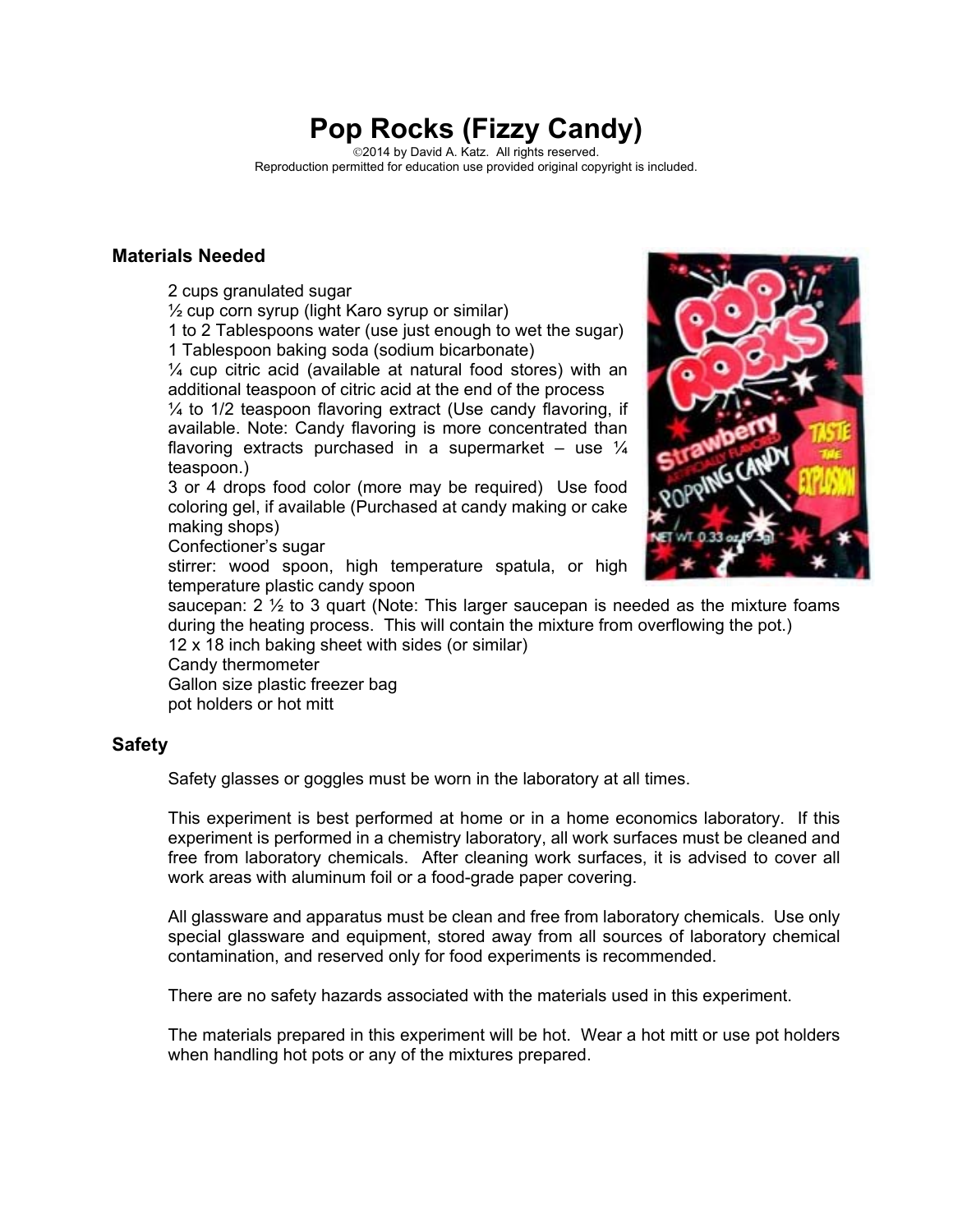# **Disposal**

Generally, all waste materials in this experiment can be disposed in the trash or poured down the drain with running water. All disposal must conform to local regulations.

#### **Procedure**

Prepare the 12 x 18 baking sheet by sprinkling some confectioner's sugar in it to coat the surface. Place this aside.

Measure the sugar, corn syrup, and water into the saucepan. Stir to form a smooth paste.

Heat over medium heat until the mixture starts to boil. Insert the candy thermometer and continue heating, with stirring, until the mixture reaches  $300^{\circ}F$  (150 $^{\circ}C$ ). This will take a little while as the water will boil off during the heating process.

While the sugar mixture is heating, measure the baking soda and the citric acid into separate bowls.

Remove the pot from the heat. Slowly, with stirring, add the baking soda to the sugar mixture, followed by the citric acid, the flavoring extract, and the food color. CAUTION: The mixture will foam.

Pour the hot mixture onto the prepared baking sheet. Try to spread it out without overflowing the sides.

Allow the mixture to cool for about 30 minutes to 1 hour.

Once the mixture is cool, break it into pieces and place it into a gallon size zip lock bag. Use a rolling pin, meat mallet, or a pot to break the candy into small pieces. (Not a powder.)

Store your pop rocks in small zip lock bags.



## **Explanation**

Pop Rocks is a hard candy made from sugar, lactose (milk sugar) corn syrup and flavoring. The ingredients are heated together and boiled in a pressure cooker, then agitated and mixed with carbon dioxide gas at about 600 PSI. The mixture is then rapidly cooled to 25°C resulting in the carbon dioxide gas forming tiny, 600 PSI bubbles in the candy. When the pressure is released, the candy shatters into the form as it is packaged, but the pieces